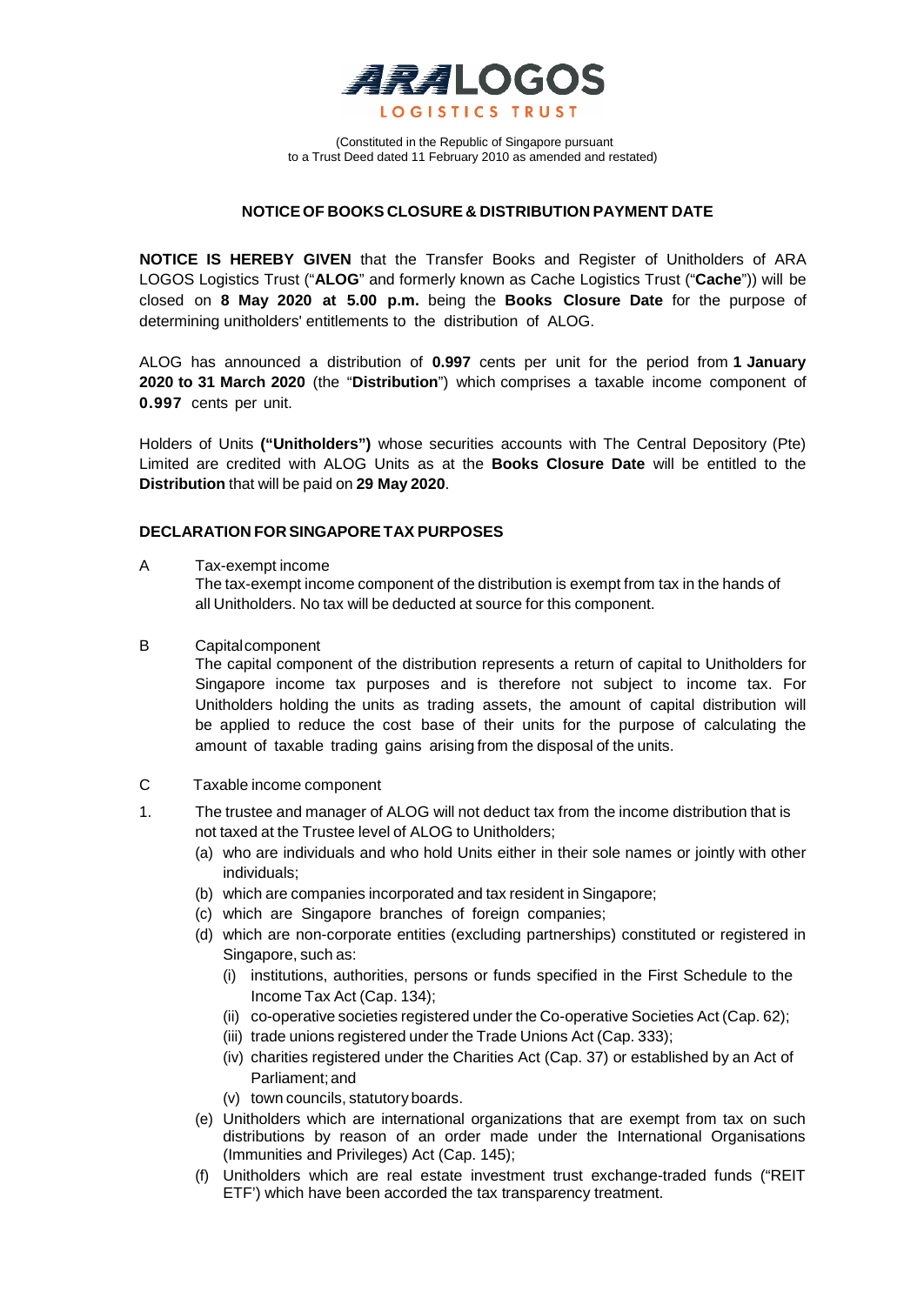- 2. For Distribution made to classes of Unitholders that do not fall within the categories stated under Note C1 above, the Trustee and the Manager of ALOG will deduct tax at the rate of 10% if the Unitholders are qualifying foreign non-individual investors or foreign funds (i.e. a non-resident fund that qualifies for tax exemption under Section 13CA, 13X or 13Y of the Singapore Income Tax Act). A qualifying foreign non-individual investor / foreign fund is one who is not a resident of Singapore for income tax purposes and:
	- (a) who does not have a permanent establishment in Singapore (other than a fund manager in Singapore); or
	- (b) who carries on any operation in Singapore through a permanent establishment in Singapore (other than a fund manager in Singapore), where the funds used to acquire the units in ALOG are not obtained from that operation.
- 3. Unitholders are required to complete the applicable Section A, B or C of the *"Declaration for Singapore Tax Purposes Form A"* ("Form A") if they fall within the categories (b) to (f) stated under Note C1 or Section D of Form A if they qualify as a foreign non-individual investor / foreign fund as described under Note C2 above. The Trustee and the Manager of ALOG will rely on the declarations made in Form A to determine:
	- (a) if tax is to be deducted for the categories of Unitholders listed in (b) to (f) under Note C1; and
	- (b) if tax is to be deducted at the rate of 10% for Distribution to qualifying foreign nonindividualinvestors / foreign fund.
- 4. **Unitholders who fall within class (a) under Note C1 are not required to submit Form A.**
- 5. Unitholders who do not fall within classes of Unitholders listed in Note C1 and C2 above can choose not to return Form A as tax will be deducted from the Distribution made to them at the prevailing corporate tax rate in any case.
- 6. Unitholders who hold the Units jointly (where at least one of the joint holders is not an individual) or through nominees do not have to return Form A.
- 7. The trustee and the manager of ALOG will deduct tax at the prevailing corporate tax rate from the Distribution made out of ALOG's taxable income that is not taxed at the Trustee level of ALOG, in respect of Units held by depository agents except where the beneficial owners of these Units are :
	- (a) individuals and the Units are not held through a partnership in Singapore;
	- (b) qualifying Unitholders (as listed in categories (b) to (f) under Note C1); or
	- (c) qualifying foreign non-individual investors / foreign funds (as defined under Note C2).

For Units held through depository agents, the depository agents must complete the *"Declaration by Depository Agents for Singapore Tax Purposes Form B"* ("Form B") and its annexes (Annex 1 for individuals, Annexes 2 and 2.1 for qualifying Unitholders and Annex 3 for foreign non-individuals / foreign funds).

- 8. Unitholders who hold Units under the Central Provident Fund Investment Scheme (CPFIS) or the Supplementary Retirement Scheme (SRS) do not have to return the Form as they will receive gross Distribution paid to their respective CPFIS or SRS accounts.
- 9. Form A and Form B (and its annexes) will be sent to Unitholders and depository agents respectively by ALOG's Unit Registrar, Boardroom Corporate & Advisory Services Pte. Ltd., on or around **12 May 2020.**
- 10. Unitholders and the depository agents will have to complete Form A and Form B (and its annexes) respectively legibly and send them to the Unit Registrar such that they are received by **5.00 pm on 19 May 2020**. The trustee and the manager of ALOG will rely on the declarations made in Form A and Form B to determine if tax is to be deducted. Failure to comply with any of these requirements will render Form A and Form B invalid and the trustee and the manager of ALOG will be obliged to deduct the appropriate amount of tax from the Distribution in respect of which this announcement is made.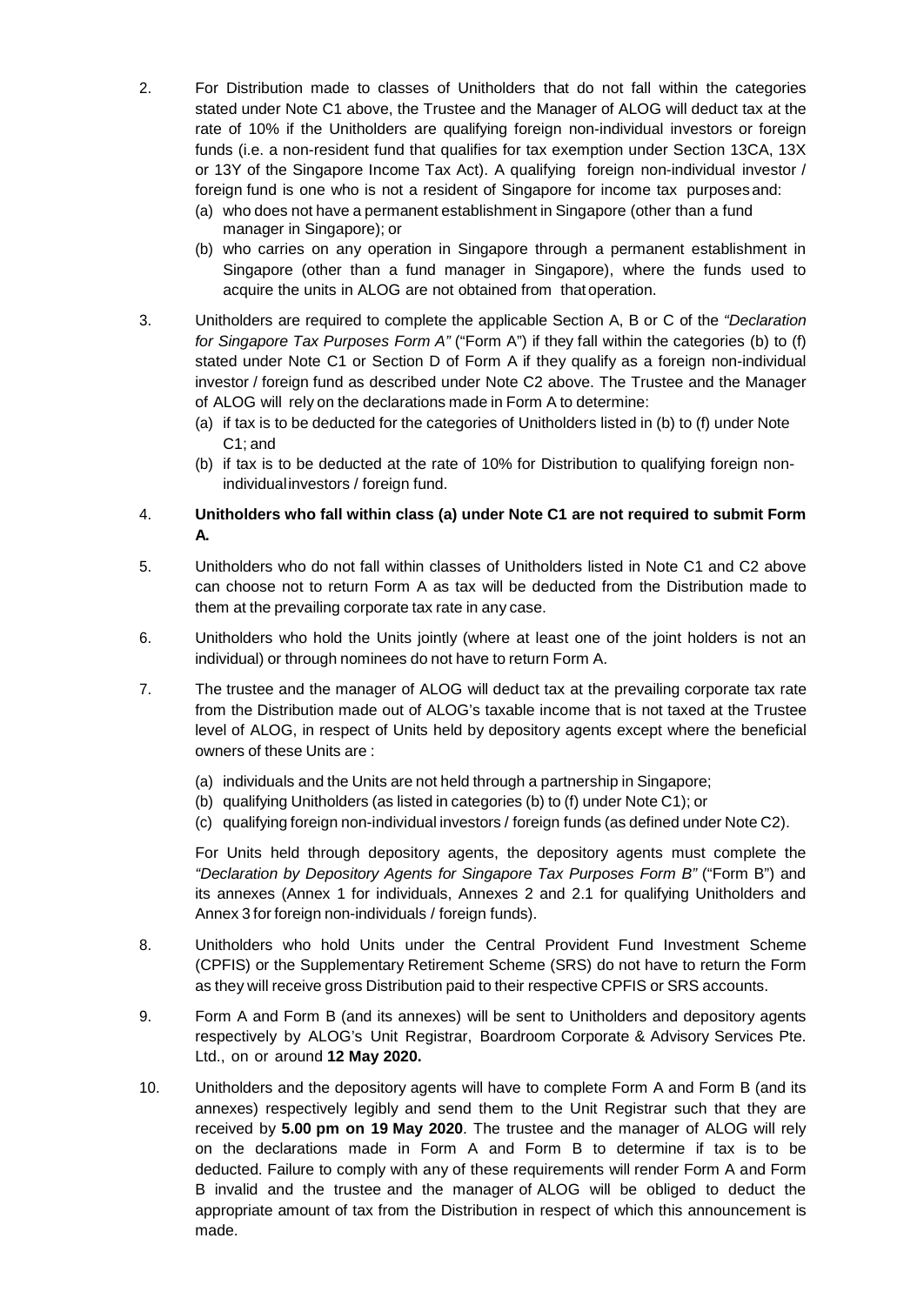# *Last Date and Time for Return of the Forms*

**Unitholders and the depository agents must complete and return the applicable forms to Boardroom Corporate & Advisory Services Pte. Ltd.'s office by 19 May 2020 at 5.00 p.m. in order to receive the Distribution either at gross or at net (after deduction of tax), as the case may be.**

## **DECLARATION IN INCOMETAX RETURN**

The income distribution is considered as income for the year 2020. Beneficial owners of the Distribution, other than those who are exempt from tax on the income distribution, are required to declare the taxable income component of the Distribution as taxable income in their income tax return for the Year of Assessment 2021.

# **IMPORTANT DATES AND TIMES**

| Date/Deadline            | Event                                                                                                                                                                                                                                      |
|--------------------------|--------------------------------------------------------------------------------------------------------------------------------------------------------------------------------------------------------------------------------------------|
| 8 May 2020 at 5.00 p.m.  | Closing of ALOG's Transfer Books and Register<br>of Unitholders                                                                                                                                                                            |
| 19 May 2020 at 5.00 p.m. | Unitholders and depository agents must have<br>completed and returned the "Declaration for<br>Singapore Tax Purposes Form A or Form B",<br>where applicable to the Unit Registrar,<br>Boardroom Corporate & Advisory Services Pte.<br>Ltd. |
| 29 May 2020              | Payment of Distribution                                                                                                                                                                                                                    |

Should Unitholders have any queries in relation to these procedures, please do not hesitate to contact Mr. Donovan Ng at 6512 5159 or email: [donovanng@ara-group.com](mailto:donovanng@ara-group.com) or visit our website at < [www.aralogos-reit.com>](https://apc01.safelinks.protection.outlook.com/?url=http%3A%2F%2Fwww.aralogos-reit.com%2F&data=02%7C01%7Cwendypek%40ara-group.com%7Ccd94835777f94c1e87b708d7e8127675%7C42b2d0798dec45be8fd38f22c83bc8fa%7C0%7C0%7C637233038295366598&sdata=JxvVSZpYkAi3tyYXAys%2Fk2bxSmBMY3hwEORrDfrwWX4%3D&reserved=0).

# **BY ORDER OF THE BOARD**

ARA LOGOS Logistics Trust Management Limited (as manager of ARA LOGOS Logistics Trust) (Company Registration No. 200919331H)

Daniel Cerf Chief Executive Officer 28 April 2020